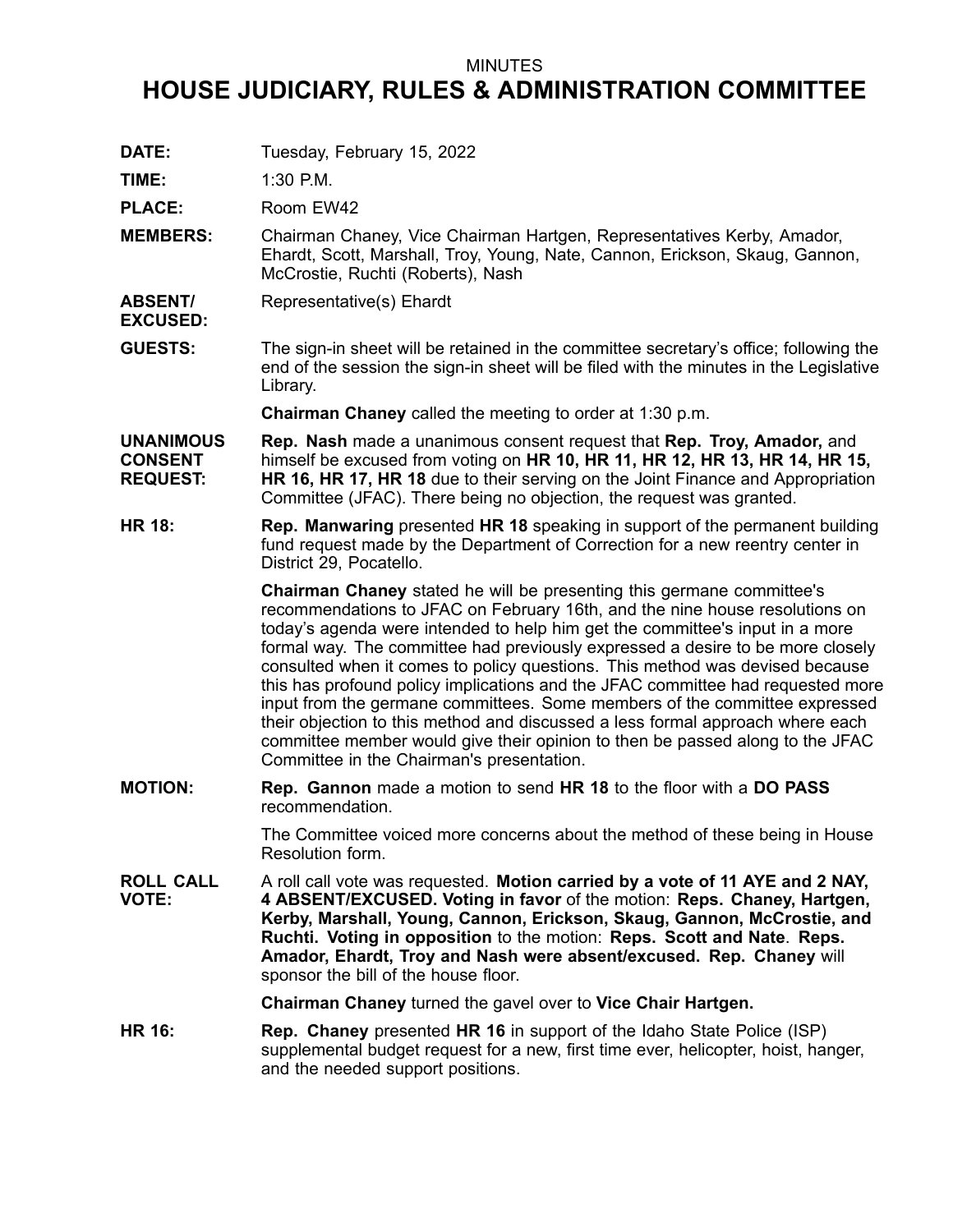**Sheriff Chris Goetz**, Clearwater County Sheriff, representing the Idaho Sheriff's Association testified **in support** of **HR 16**. He explained that Clearwater County has had <sup>a</sup> contract helicopter program since 1978 and listed the different uses including search and rescue. Sheriff Goetz answered committee questions regarding helicopter ownership costs, storage, existing contracts in other counties, hours in use, and alternatives if contracted helicopters were not available.

**Colonel Kedrick Wills** of the Idaho State Police, spoke **in support** of **HR 16** and explained the advantages of using air support for <sup>a</sup> variety of law enforcement incidents. He said helicopters are <sup>a</sup> solution in law enforcement because of speed, agility, efficiency, and the advantage point they offer and that forty-six states have helicopter air support for law enforcement incidents. Helicopters are great tools for search and rescue incidents and pursuits; they are <sup>a</sup> force multiplier, he stated, because of the vantage point, law enforcement can solve more crimes and respond to incidents more quickly with increased safety for officers and for the public.

Committee members expressed concerns about the helicopter being used mainly for the Treasure Valley area and not evenly across the state. There were questions about costs pertaining to ongoing expenses after the initial start-up costs, and the staff required to support <sup>a</sup> helicopter unit. Committee members questioned the reimbursement process for counties if the state helicopter was utilized. There were questions about whether drones would less expensive, and the limitations of their use. In response to committee questions, **Colonel Wells** compared contract helicopter expenses to this proposed infrastructure investment. He explained that availability at the time of <sup>a</sup> crisis is the main drawback of using contract helicopter services.

**Tammany Brooks,** Deputy Chief of the Boise Police Department, spoke in support of **HR 16**, saying it would benefit Boise and the Treasure Valley who currently have no aviation assets for police pursuits, searches for dangerous or missing subjects, or other high risk, high liability activities. He said it is currently challenging to manage these situations in <sup>a</sup> manner consistent with national best practices and that the unique elevated view <sup>a</sup> helicopter provides, is invaluable for better on-site decisions in <sup>a</sup> wide range of incidents. In response to Committee questions about drones, Deputy Chief Brooks explained that drones are in use and are helpful in many incidents, however, drones cannot be flown beyond the line of sight of the operator and there are many situations that this limitation excludes their use.

**Kieran Donahue,** Canyon County Sheriff, spoke in support of **H 16** explaining that <sup>a</sup> helicopter is an invaluable piece of equipment for search and rescue and extracting individuals off mountains. He stated that the more populated Idaho becomes, the more air support will be needed, and the faster law enforcement can respond to missing children reports and life and death calls for help. Sheriff Donahue does not expect agencies will have <sup>a</sup> problem sharing the equipment; there is <sup>a</sup> shared understanding of priorities assigned to calls and the helicopter would be put to work accordingly. In response to Committee questions, Sheriff Donahue explained that frequently search and rescue areas are too large for drones to be the right equipment; the battery life averages 20 minutes before they must return to their handlers. Different cost options were considered but from <sup>a</sup> law enforcement perspective, the priority and availability of the equipment were determined most important. In response to staff shortage questions, it was explained that helicopters are <sup>a</sup> force multiplier, and it can reduce the number of personnel required to respond to incidents.

**Colonel Kedrick Wills** responded to Committee questions about the life expectancy of <sup>a</sup> helicopter saying that the hours of use factor into the life of <sup>a</sup> helicopter and Utah's helicopters average 10-15 years.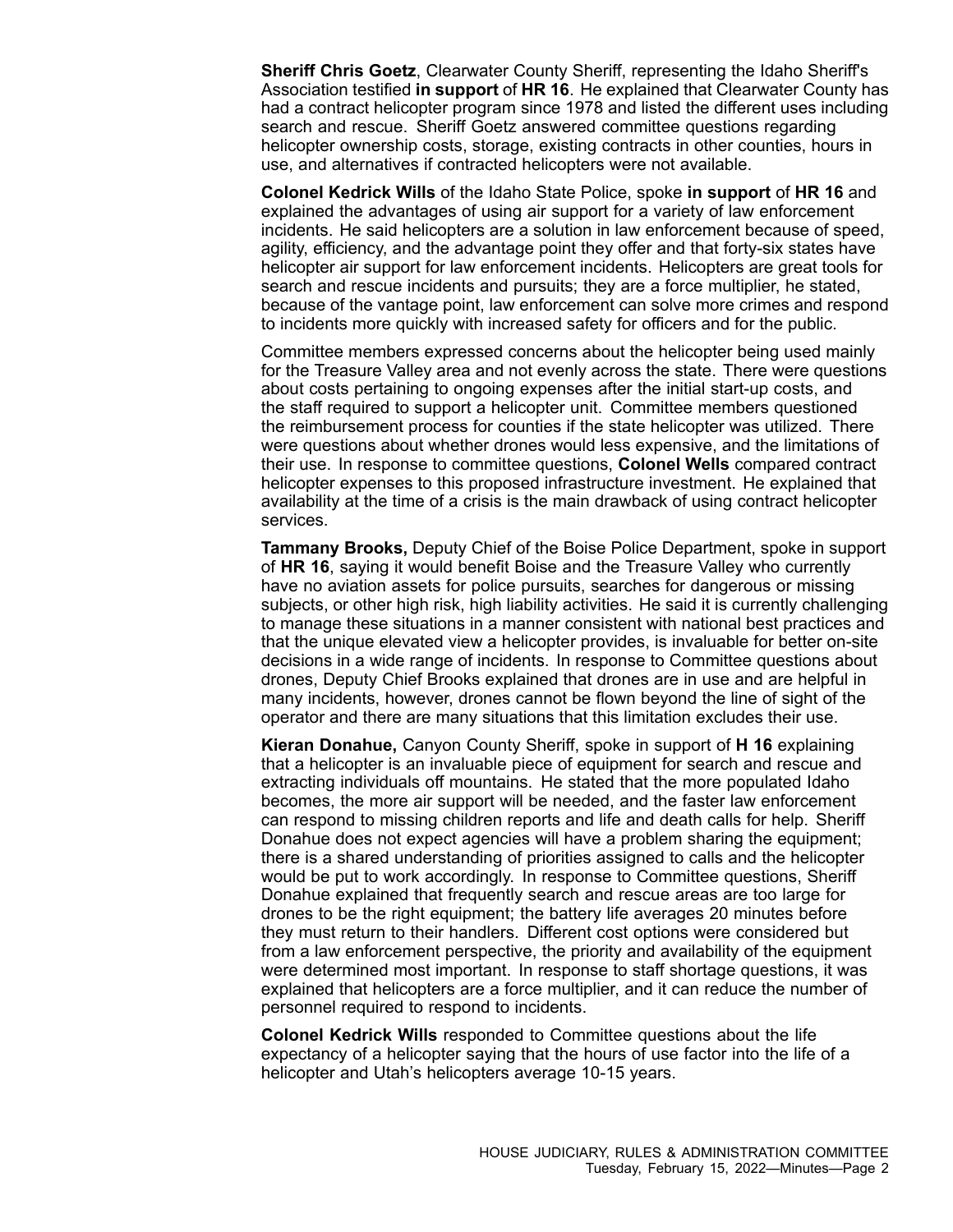**Major General Michael Garshak**, Adjutant General for Idaho, said pertaining to the military's life expectancy of helicopters some of the helicopters flying today were manufactured in the early 1980s and based on that, the life expectancy could be 30 years.

Committee members expressed concerns about the expense and liability of keeping and maintaining helicopters.

### **ORIGINAL MOTION: Rep. Scott** made <sup>a</sup> motion to **HOLD HR 16** in Committee.

**Rep. Chaney** addressed some of the Committee's concerns explaining that the availability of <sup>a</sup> helicopter in an instant is key to the needs of law enforcement, it is not possible to schedule these events, and the problem with contracting and borrowing from other government entities or other states is waiting for availability.

More concerns were voiced about having just one helicopter when it sounds as if there is <sup>a</sup> need for five already, and that its primary use would be in the Treasure Valley.

#### **SUBSTITUTE MOTION: Rep Kerby** made <sup>a</sup> substitute motion to send **HR 16** to the floor with <sup>a</sup> **DO PASS** recommendation.

In committee discussion, it was said that this is <sup>a</sup> complex problem that boils down to public safety and not <sup>a</sup> cost analysis kind of decision. A helicopter is <sup>a</sup> significant investment for the State, <sup>a</sup> boost to public safety, and it is expected to last 20-30 years. It was also expressed that the Committee isn't "resolved" so committee resolution should not be communicated to JFAC, and that understaffing should be addressed before assessing the need for <sup>a</sup> helicopter.

**ROLL CALL VOTE ON SUBSTITUTE MOTION:** Roll call vote was requested. **Substitute motion failed by <sup>a</sup> vote of 4 AYE and 9 NAY, 4 ABSENT/EXCUSED**. **Voting in favor** of the motion: **Reps. Chaney, Hartgen, Kerby and Ruchti. Voting in opposition** of the motion: **Reps. Scott, Marshall, Young, Nate, Cannon, Erickson, Skaug, Gannon, McCrostie. Reps. Amador, Ehardt, Troy, and Nash were absent/excused.**

**ROLL CALL VOTE ON ORIGINAL MOTION:** Roll call vote was requested. **Original motion carried by <sup>a</sup> vote of 10 AYE and 3 NAY**. **Voting in favor** of the motion: **Reps. Scott, Marshall, Young, Nate, Cannon, Erickson, Skaug, Gannon, McCrostie, and Ruchti. Voting in opposition** of the motion: **Reps. Chaney, Hartgen, and Kerby. Reps. Amador, Ehardt, Troy, and Nash were absent/excused.**

**MOTION: Rep. Marshall** made <sup>a</sup> motion to **HOLD** all the remaining resolutions **HR 10, HR 11, HR 12, HR 13, HR 14, HR 15, HR 16 and HR 17** in committee with the idea that there will be simple committee resolutions on these and not formal House Resolutions.

#### **UNANIMOUS CONSENT REQUEST: Rep. Marshall** made <sup>a</sup> unanimous consent request to modify the motion. There being no objection, the request was granted.

**MOTION: Rep. Marshall** made <sup>a</sup> modified motion to **HOLD** all remaining resolutions in committee but have <sup>a</sup> discussion about each topic so the Chairman can relay to JFAC the JRA Committee's opinion on each issue. **Motion carried by voice vote.**

## **Vice Chairman Hartgen** turned the gavel over to **Chairman Chaney**.

- **HR 10: Chairman Chaney** asked for the committee's position on the subject of **HR 10** and <sup>a</sup> new women's prison.
- **MOTION: Rep. Marshall** made <sup>a</sup> motion to support **HR 10**.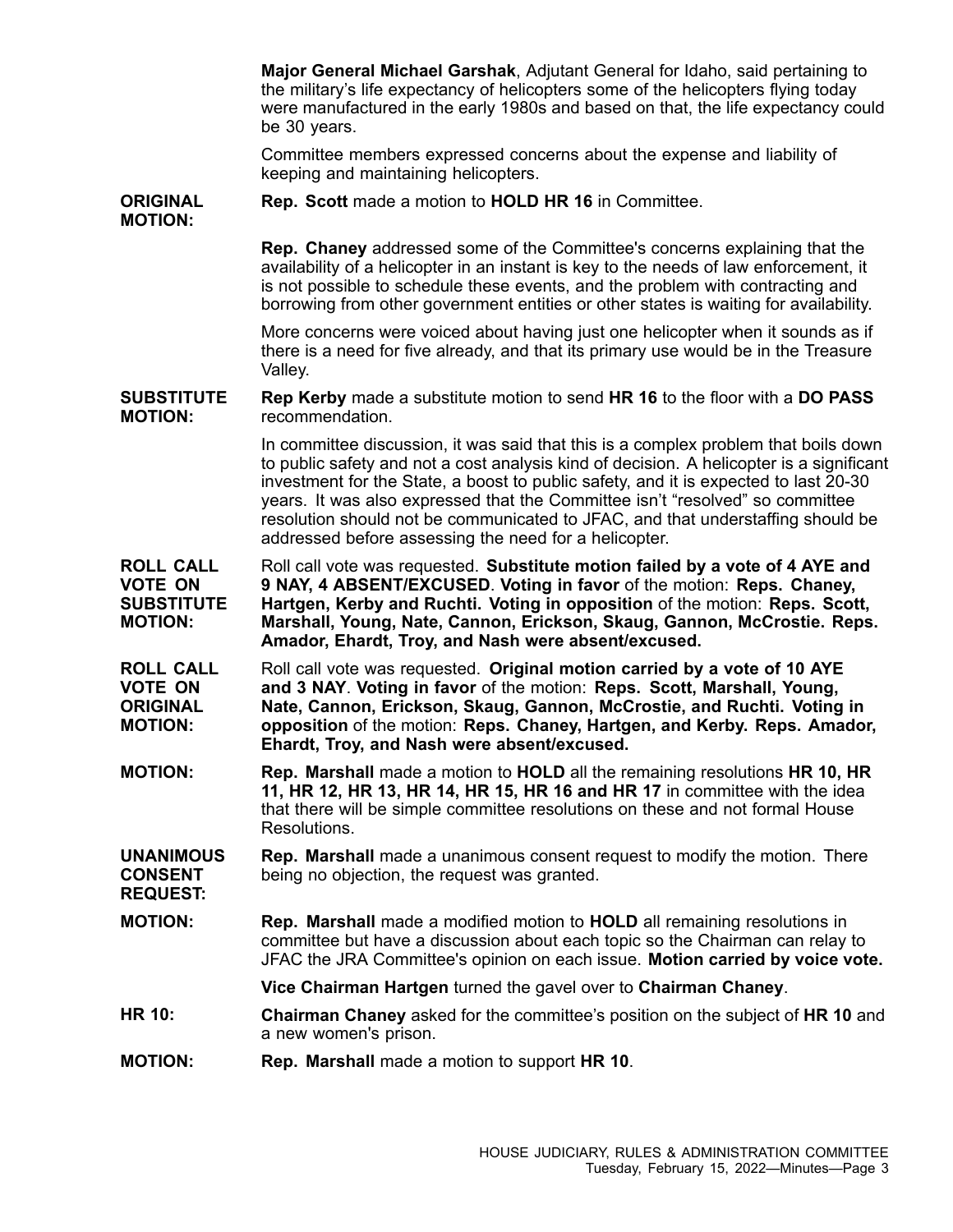**SUBSTITUTE MOTION: Rep. Gannon** made <sup>a</sup> substitute motion that the committee recommends support for the new women's prison with the understanding that out-of-state beds will abate. **Director Tewalt**, Department of Correction, was asked to respond to specific questions about how <sup>a</sup> new facility would reduce dependence on county jails and out-of-state beds. **ROLL CALL VOTE ON SUBSTITUTE MOTION:** Roll call vote was requested. **Substitute motion carried by <sup>a</sup> vote of 11 AYE and 1 NAY, 4 ABSENT/EXCUSED. Voting in favor** of the motion: **Reps. Chaney, Hartgen, Kerby, Marshall, Young, Cannon, Erickson, Skaug, Gannon, McCrostie, and Ruchti. Voting in opposition** of the motion: **Rep. Nate**. **Reps. Amador, Ehardt, Troy, and Nash were absent/excused. HR 11: Rep. Chaney** introduced the subject of **HR 11**, the use of ARPA funding for extradition transport costs, and asked if there was any discussion. **MOTION: Rep. Marshal** made <sup>a</sup> motion to support **HR 11**. **ROLL CALL VOTE ON MOTION:** Roll call vote was requested. **Motion carried by <sup>a</sup> vote of 11 AYE and 1 NAY, 4 ABSENT/EXCUSED. Voting in favor** of the motion: **Reps. Chaney, Hartgen, Kerby, Marshall, Young, Cannon, Erickson, Skaug, Gannon, McCrostie, and Ruchti. Voting in opposition** of the motion: **Rep. Nate**. **Reps. Amador, Ehardt, Troy, and Nash were absent/excused. HR 12: Rep. Chaney** introduced the subject of **HR 12**, the use of ARPA funding for prison wastewater improvements, and asked if there was any discussion. **MOTION: Rep. Hartgen** made <sup>a</sup> motion to approve the recommendation contained in **HR 12. ROLL CALL VOTE ON MOTION:** Roll call vote was requested. **Motion carried by <sup>a</sup> vote of 11 AYE and 1 NAY, 4 ABSENT/EXCUSED. Voting in favor** of the motion: **Reps. Chaney, Hartgen, Kerby, Marshall, Young, Cannon, Erickson, Skaug, Gannon, McCrostie, and Ruchti. Voting in opposition** of the motion: **Rep. Nate**. **Reps. Amador, Ehardt, Troy, and Nash were absent/excused. HR 13: Rep. Chaney** introduced the subject of **HR 13**, the use of ARPA funding for victim services. **Dana Weimiller,** Grant Councilor for the Council on Domestic Violence and Victim Assistance, spoke **in support** of **HR 13**. She explained that this additional funding is necessary because there is <sup>a</sup> critical demand for services and <sup>a</sup> sharp decline in federal funding this year and ARPA funding can fill the gap. **MOTION: Rep. Cannon** made <sup>a</sup> motion to support **HR 13. ROLL CALL VOTE ON MOTION:** Roll call vote was requested. **Motion carried by <sup>a</sup> vote of 10 AYE and 1 NAY. Voting in favor** of the motion: **Reps. Chaney, Hartgen, Kerby, Marshall, Cannon, Erickson, Skaug, Gannon, McCrostie, and Ruchti. Voting in opposition** of the motion: **Rep. Nate**. **Reps. Amador, Ehardt, Troy, and Nash were absent/excused. HR 14: Rep. Chaney** introduced the subject of **HR 14**. **MOTION: Rep. Chaney** made <sup>a</sup> motion to support the use of ARPA funding for the Department of Correction facility maintenance costs. **ROLL CALL VOTE ON MOTION:** Roll call vote was requested. **Motion carried by <sup>a</sup> vote of 10 AYE and 1 NAY, 4 ABSENT/EXCUSED. Voting in favor** of the motion: **Reps. Chaney, Hartgen, Kerby, Marshall, Cannon, Erickson, Skaug, Gannon, McCrostie, and Ruchti. Voting in opposition** of the motion: **Rep. Nate**. **Reps. Amador, Ehardt, Troy, and Nash were absent/excused. HR 15: Rep. Chaney** introduced the subject of **HR 15,** the use of ARPA funding for Court technology costs.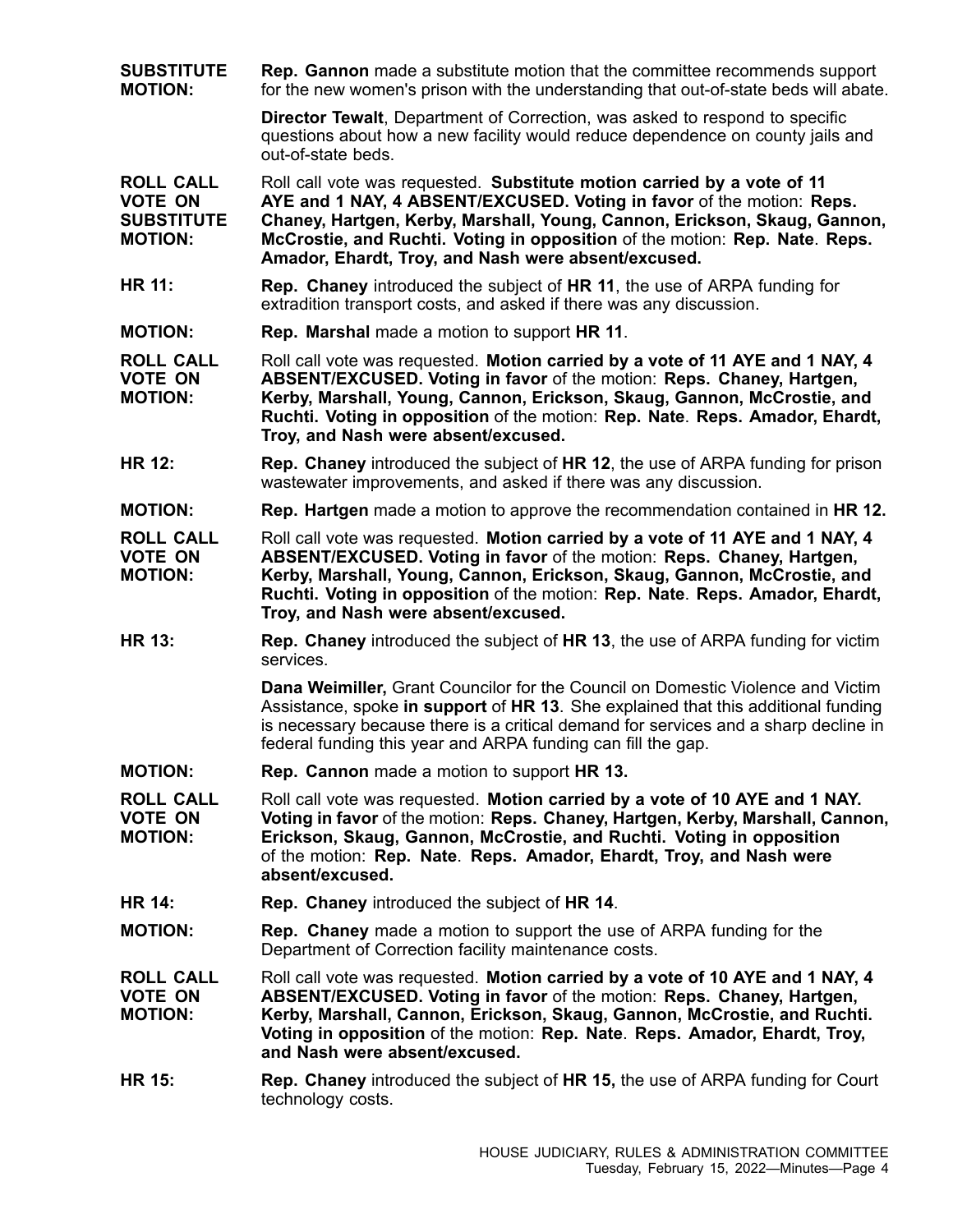**MOTION: Rep. Hartgen** made <sup>a</sup> motion to support **HR 15.**

A correction in the SOP was cited pertaining to the amount of ARPA funding involved. The correct amount is \$19 million. Committee concerns were expressed about the amount of ARPA funding.

**Sara Olmsfield** from the Idaho Supreme Court, was invited to explain about the \$19 million requested, to be spent over <sup>a</sup> three year period of time. The court would use the funding to acquire case resolution resources, <sup>a</sup> continuity of services infrastructure, system security and stability, and public protection equipment. Certain counties need to be upgraded to continue online services, and to address the current backlog of cases, she said. She spoke about the increases in certain kinds of cases and the impact of those cases on the court budget. Part of the funding would be used to acquire an online dispute resolution program which will allow for greater use of mediators to resolve cases. Also, there are increased costs related to the use of translators; over the past year translators in 42 different languages have been necessary. There have been delays due to this, there are limited translators, and their availability plays in. An online dispute resolution program will allow for use of translators from wherever they are and save the expense of bringing them to Idaho. Building <sup>a</sup> better computer system architecture will allow court clerks and judges to access case computer audios from wherever they are, reducing travel and improving efficiency. All these improvements will allow civil and criminal cases to move forward more quickly but it must be done securely, and the current system requires many improvements to accomplish this.

**SUBSTITUTE MOTION: Rep. Marshall** made <sup>a</sup> substitute motion to support the request with the caveat that it is used over <sup>a</sup> three year period of time, and the public is restored to speedy and efficient trials and court cases.

**ROLL CALL VOTE ON SUBSTITUTE MOTION:** Roll call vote was requested. **Substitute motion carried by <sup>a</sup> vote of 9 AYE and 1 NAY, 4 ABSENT/EXCUSED. Voting in favor** of the motion: **Reps. Chaney, Hartgen, Kerby, Marshall, Cannon, Erickson, Gannon, McCrostie, and Ruchti. Voting in opposition** of the motion: **Rep. Nate**. **Reps. Amador, Ehardt, Troy, and Nash were absent/excused.**

**HR 17: Rep. Chaney** introduced **HR 17.**

**MOTION: Rep. Chaney** made <sup>a</sup> motion to support **HR 17.**

- **ROLL CALL VOTE ON MOTION:** Roll call vote was requested. **Motion carried by <sup>a</sup> vote of 8 AYE and 2 NAY, 4 ABSENT/EXCUSED. Voting in favor** of the motion: **Reps. Chaney, Hartgen, Kerby, Cannon, Erickson, Gannon, McCrostie, and Ruchti. Voting in opposition** of the motion: **Reps. Nate and Marshall**. **Reps. Amador, Ehardt, Troy, and Nash were absent/excused.**
- **H 540: Rep. Lickley** presented **H 540** pertaining to law enforcement training in connection to sexual assault complaints. She explained that law enforcement is already providing information to victims of domestic violence to connect them with services and that this legislation would expand this to include the victims of sexual assault.
- **MOTION: Rep. Erickson** made <sup>a</sup> motion to send **H 540** to the floor with <sup>a</sup> **DO PASS** recommendation. **Motion carried by voice vote. Rep. Lickley** will sponsor the bill on the floor.
- **H 560: Rep. Hartgen** presented **H 560** which amends the current statute pertaining to the name of Misdemeanor Probation Advisory Committee to Misdemeanor Probation Training Council which better reflects their current bylaws.
- **MOTION: Rep. Cannon** made <sup>a</sup> motion to send **H 560** to the floor with <sup>a</sup> **DO PASS** recommendation. **Motion carried by voice vote. Rep. Hartgen** will sponsor the bill on the floor.